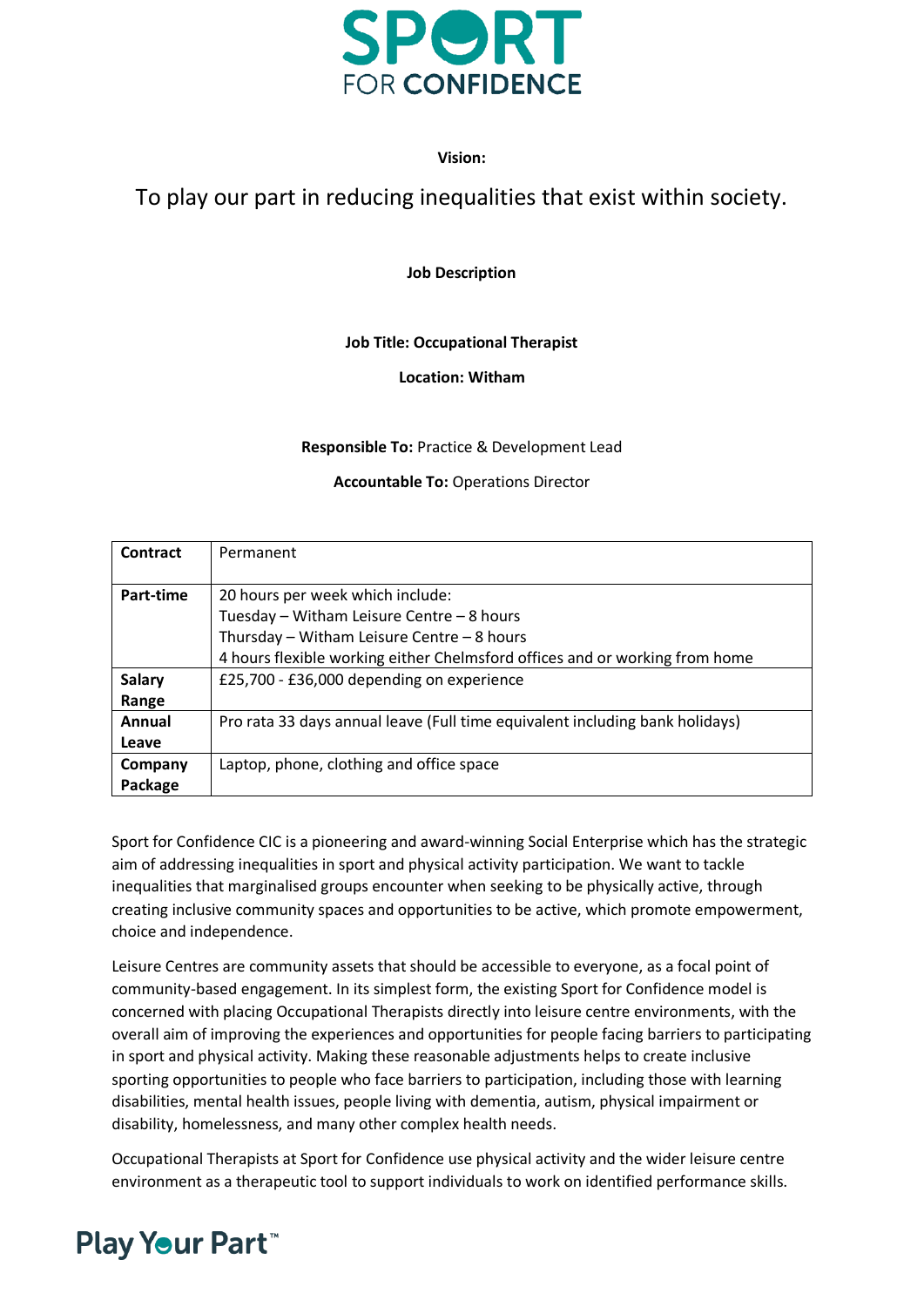

Interventions are varied and creative with a focus on occupational outcomes which are transferrable to the individual's daily routine and home life.

Sport for Confidence has grown from 1 individual using sporting activities as part of Occupational Therapy assessment to becoming a model which has seen over 19,000 interactions over a 12-month period and been adopted in many leisure centres, across 8 local authorities in Greater Essex and 2 London boroughs. Each centre has their own health professional and coach in place working together to deliver the strategic outcomes and offer a programme of activities for absolutely anyone who may be facing barriers to accessing sport and physical activity opportunities.

We are looking for an innovative, reliable and passionate individual to join our team of dynamic Occupational Therapists.

#### **Key Responsibilities:**

#### **Clinical Duties**

General

- To liaise with sport for confidence staff in MDT meetings as required.
- To liaise with external agencies including health care professionals, charities, community groups and other health and social care organisations.
- Create and provide tailored and specialist workshops to internal and external agencies.
- Provide outreach sessions and presentations to local organisations to promote service.
- To keep up to date clinical records in line with professional RCOT and HCPC standards and policies.
- Make decisions on level of intervention required.
- Manage complex caseload
- Complete Occupational Therapy process with individuals in the leisure centre setting
- Implement Occupational Therapy targeted interventions (e.g communication methods, anxiety management)
- Promote independence in ADLS and role development within the session (e.g referee, score keeper)
- Use the leisure centre to promote life skill development/transferrable skills (e.g money management and time keeping)
- Provide 1:1 support to participants in sessions which are relevant to the individuals goals
- Create opportunities for meaningful occupations within weekly routine
- To use therapeutic use of self to support individuals to have a positive experience of physical activity
- To utilise the leisure centre environment to carry out assessments, interventions and work alongside other Allied Health Professionals, families and carers.

## **Leisure Centre Provision**

- Lead the Sport for Confidence Model at Witham Leisure Centre
- Parent and carer liaison
- Informal supervision of the coaching team.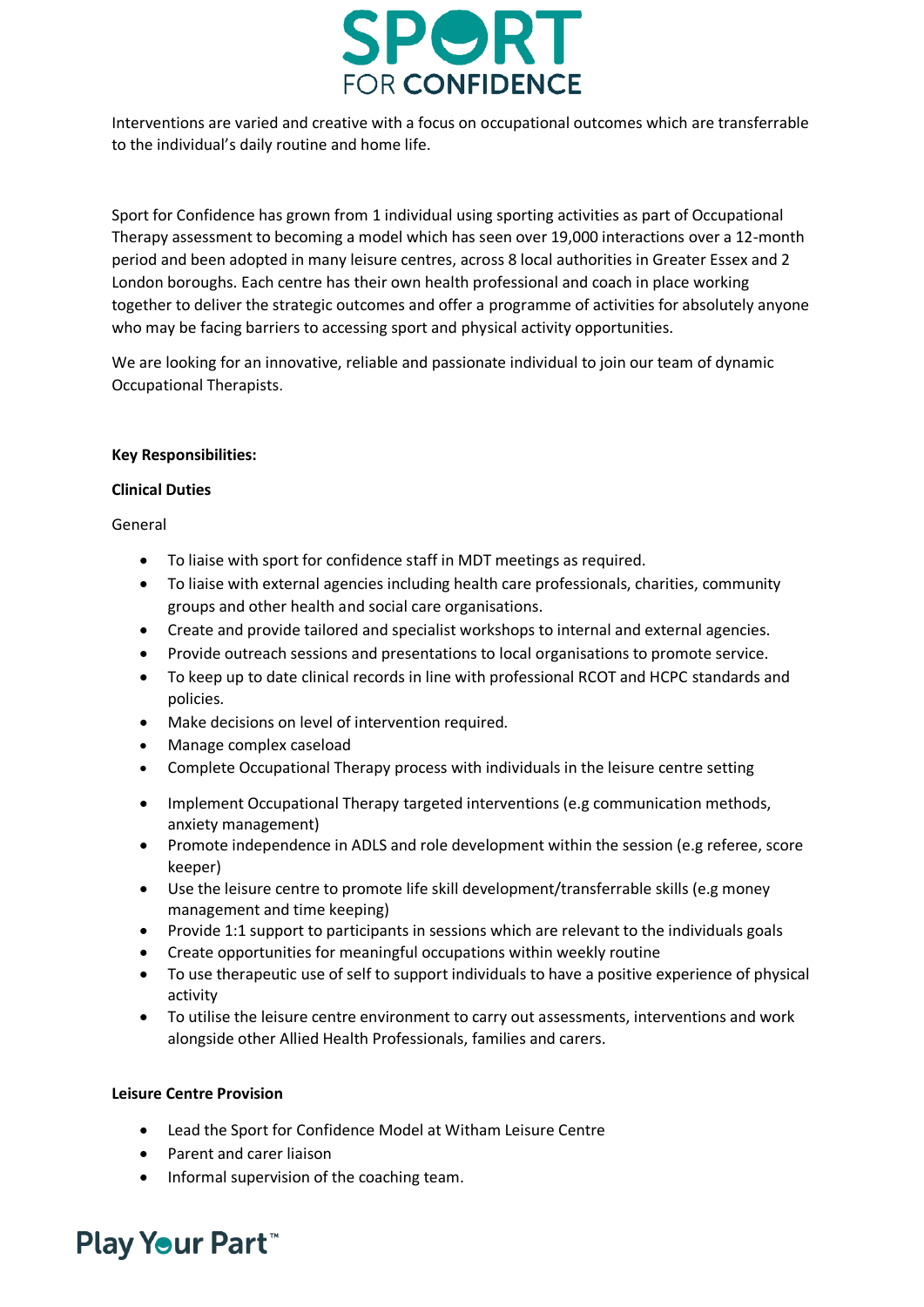

- Manage the relationship with the key personnel at leisure facilities and across Active Networks
- Client interaction signposting to relevant external services
- Collaborate with local learning disabilities and mental health teams
- Attendance at relevant meetings, conferences and events (locally and nationally)
- Develop outcome measures relevant to health and wellbeing
- Engagement with other allied health professionals
- Data management and reporting
- Case study production
- Design and delivery of training interventions
- Social media promotion
- Involvement with our Service User Involvement Group Team Create (Virtual)

## **Non-Clinical Duties**

- Promote service within the local area through networking.
- To attend weekly MDT meeting with Sport for Confidence staff.
- To complete participation numbers for statistical purposes.
- To participate in audits, data collection, research and evidence-based practice.
- To promote the occupational therapy role to external agencies.
- To contribute to service development through innovative ideas and creation of resources.
- To initiate and lead projects to meet identified service needs.
- To seek out funding opportunities and complete funding applications where appropriate.

## **Professional Duties**

- To attend professional meetings as required.
- To attend appropriate training events as required.
- To maintain a continuing professional development portfolio.
- To engage in regular supervision.
- To supervise and support students when appropriate.
- To provide day to day operational management of coaches and volunteers.
- To comply with policies and procedures regarding annual leave, sick day and time owing.
- To support with upskilling coaches to understand the therapeutic value of physical activity.

## **Additional Responsibilities**

- Complete all mandatory training.
- To keep updated on all matters relating to company policies and guidelines.
- Keep outlook calendar up to date.
- To participate in staff appraisal process.
- Attend peer supervision and CPD opportunities.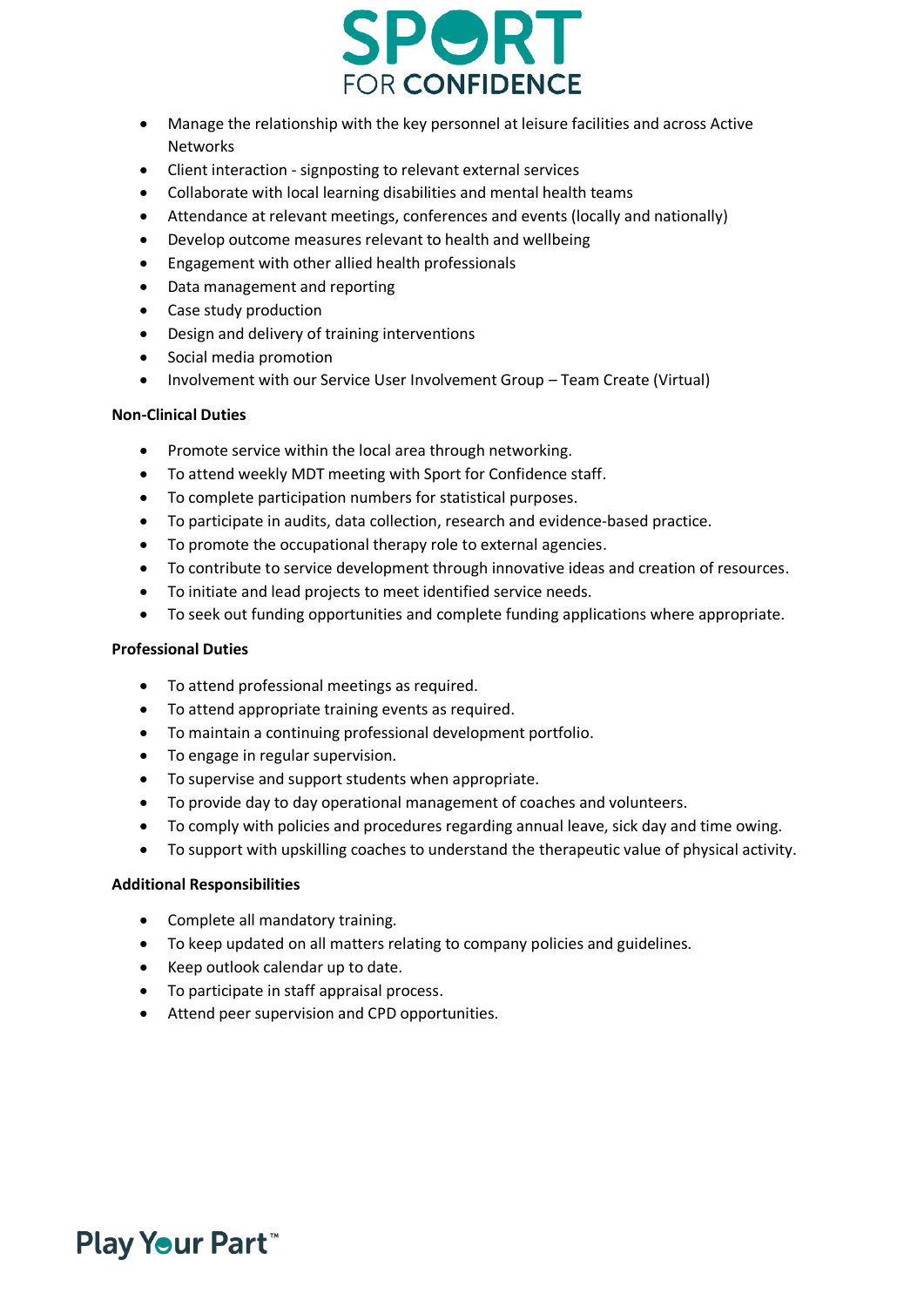

#### **Sport for Confidence Values**

Each member of staff is responsible for adhering to the five Sport for Confidence values in daily practice whilst communicating and engaging with clients and carers.

**Person Centred** – adopting a person centred approach with every participant we support to promote choice and independence and by involving the voices of the participants with service development ideas.

**Passionate** – we are passionate about people and passionate that sport and physical activity has the power to make a difference in peoples lives.

**Innovative** – its in our nature to think differently and use our collective intelligence to be innovative in our models of practice.

**Caring** – we commit to creating a culture of kindness, a caring and respectful environment for our participants, employees and providers.

**Inclusive** – we strive to design and embed an inclusive blueprint throughout the whole organization which creates opportunities for all individuals to participate in physical activity and accomplish personal goals.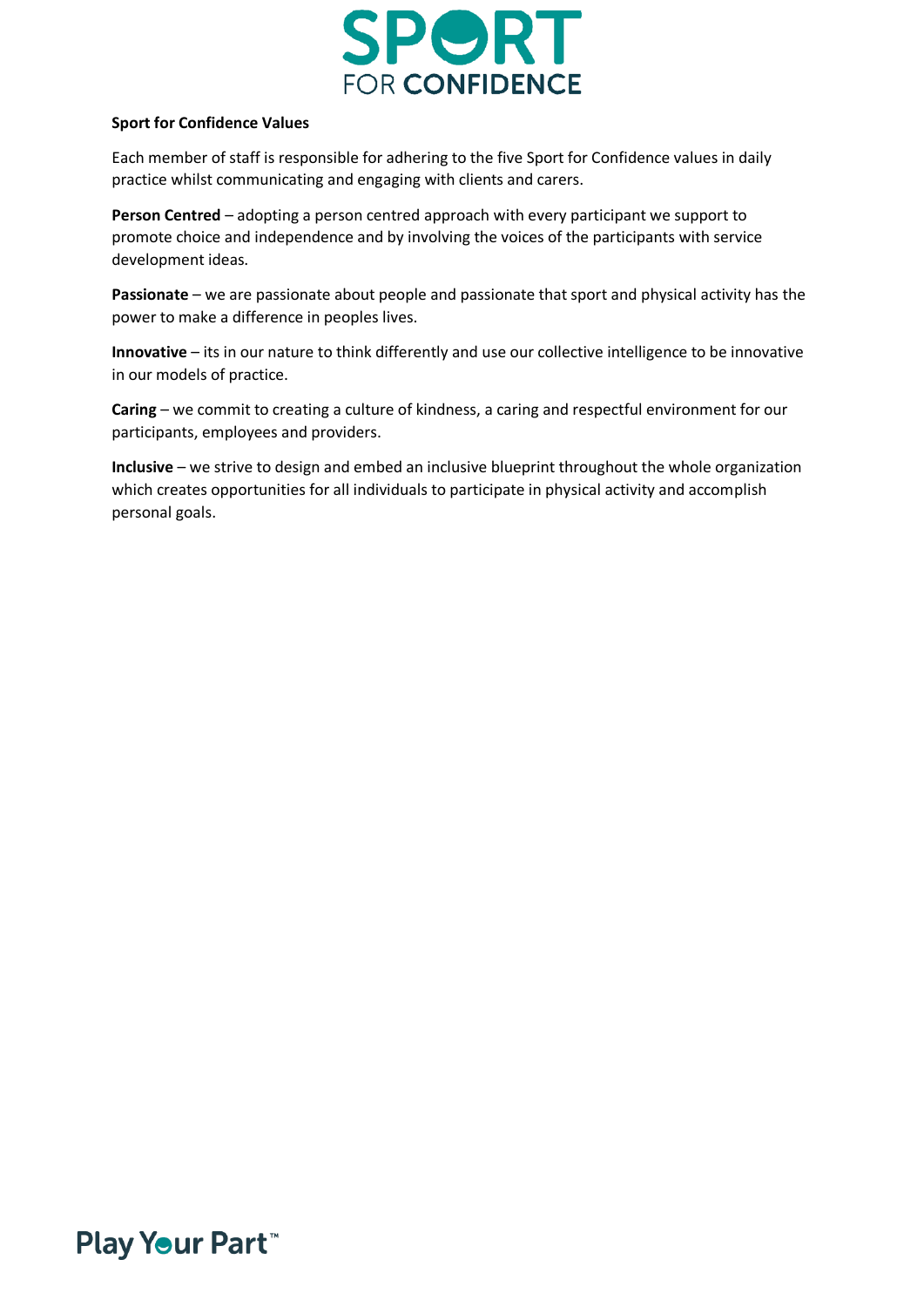

## **Person Specification**

| <b>Selection Criteria</b> | <b>Essential</b>                   | <b>Desirable</b>          | <b>Measurement</b> |
|---------------------------|------------------------------------|---------------------------|--------------------|
|                           |                                    |                           | Curriculum Vitae - |
|                           |                                    |                           | <b>CV</b>          |
|                           |                                    |                           | Interview - IN     |
|                           |                                    |                           | Assessment - AS    |
| Education /               | Degree or Diploma in               |                           | <b>CV</b>          |
| <b>Qualifications</b>     | <b>Occupational Therapy</b>        |                           |                    |
|                           | Registered with HCPC               |                           | CV/IN              |
|                           |                                    |                           |                    |
|                           | <b>Evidence of Continuing</b>      |                           | CV/IN              |
|                           | professional and personal          |                           |                    |
|                           | development.                       |                           |                    |
| Knowledge                 | Knowledge of Safeguarding          |                           | CV/IN              |
|                           | issues and                         |                           |                    |
|                           | requirements/legislation and       |                           |                    |
|                           | how these apply to the role        |                           |                    |
|                           |                                    |                           |                    |
|                           | In-depth knowledge of working      |                           |                    |
|                           | with people with varying           |                           | CV/IN              |
|                           | conditions including physical      |                           |                    |
|                           | disabilities, mental health        |                           |                    |
|                           | conditions, learning disabilities, |                           |                    |
|                           | autism and dementia.               |                           |                    |
|                           | In depth knowledge of wider        |                           |                    |
|                           | policy and service issues          |                           | CV/IN              |
|                           | relating to disabilities and       |                           |                    |
|                           | relevant legislation               |                           |                    |
|                           |                                    |                           |                    |
|                           | An awareness of how sport can      |                           |                    |
|                           | impact a client holistically       |                           | IN                 |
|                           |                                    |                           |                    |
| <b>Skills/Experience</b>  | Ability to assess clinical         | Relevant experience       |                    |
|                           | situations effectively and use     | working as an             | IN                 |
|                           | own initiative and apply an        | Occupational              |                    |
|                           | appropriate treatment              | Therapist                 |                    |
|                           | intervention accordingly.          |                           |                    |
|                           |                                    | <b>Experience of lone</b> |                    |
|                           | Experience of developing and       | working                   | IN/AS              |
|                           | working closely with other         |                           |                    |
|                           | internal and external agencies.    | Experiencing of           |                    |
|                           |                                    | working with any of       |                    |
|                           | Integration of theory and          | the following: people     |                    |
|                           | practise to demonstrate            | who have a learning       | IN                 |
|                           | creative problem-solving ideas.    | disability, mental        |                    |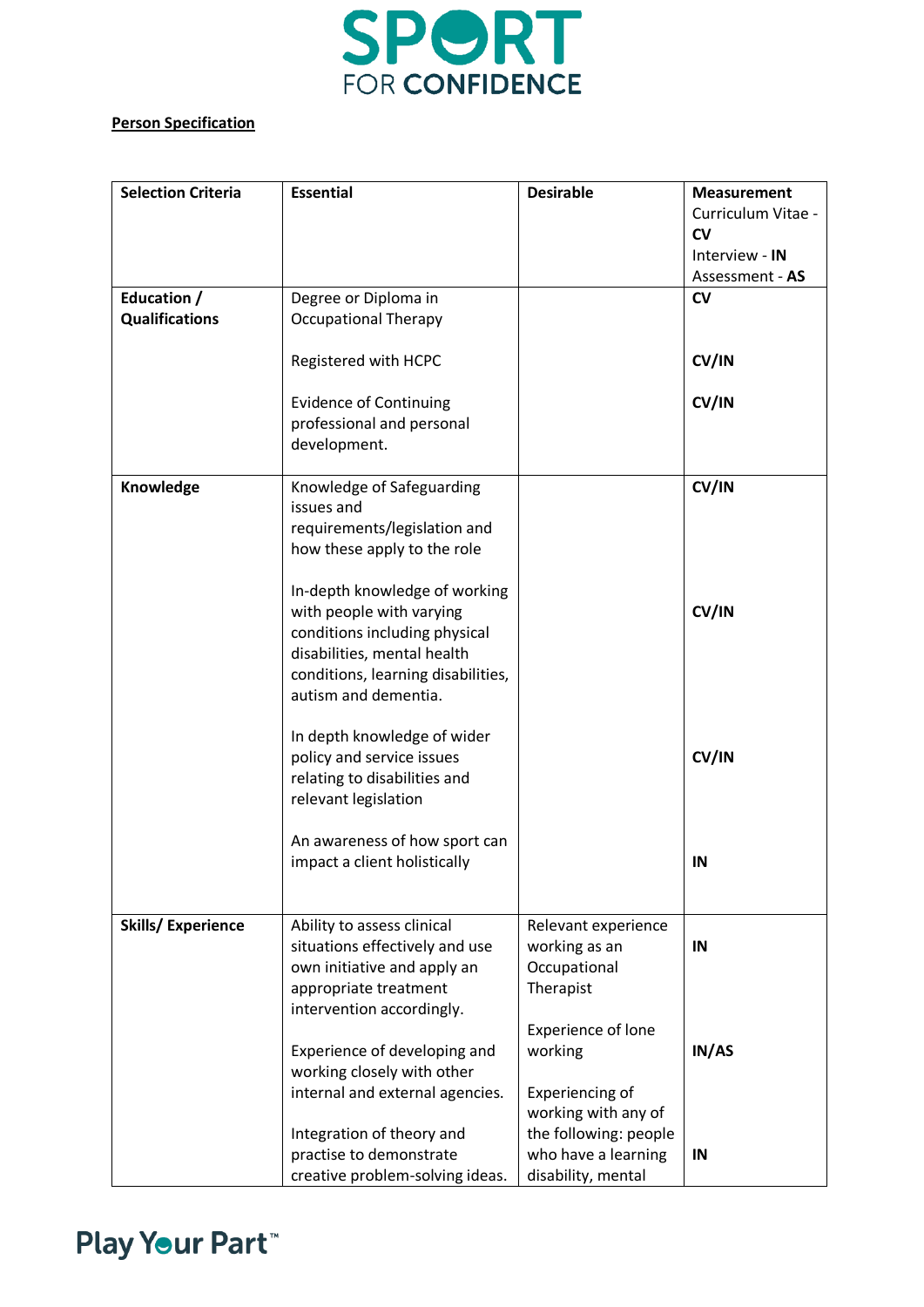# **SPORT**<br>FOR CONFIDENCE

|                                          | Able to adapt communication<br>skills according to the<br>audience.<br>Ability to supervise coaches<br>and volunteers with day-to-day<br>activities                                                                                                     | health, physical<br>disabilities, sensory<br>impairments,<br>homeless<br>population, older<br>people and<br>dementia. | IN/AS<br>IN/AS |
|------------------------------------------|---------------------------------------------------------------------------------------------------------------------------------------------------------------------------------------------------------------------------------------------------------|-----------------------------------------------------------------------------------------------------------------------|----------------|
| <b>Personal Qualities</b>                | Ability to work autonomously<br>within the leisure centre<br>environment.                                                                                                                                                                               | Demonstrates<br>advocacy of the<br>Occupational<br>Therapist role                                                     | IN/AS          |
|                                          | Ability to manage and adapt to<br>unpredictable work schedules<br>and changing environments.                                                                                                                                                            |                                                                                                                       | IN/AS          |
|                                          | Ability to empathise with<br>clients, carers and families and<br>colleagues, ensuring that<br>effective communication is<br>achieved and maintained.                                                                                                    |                                                                                                                       | IN/AS          |
|                                          | Negotiation skills with external<br>staff for reasonable<br>adjustments for access to the<br>leisure centre. Also required in<br>the management of conflict,<br>including the resolution of<br>complaints which may involve<br>diffusion of aggression. |                                                                                                                       | IN/AS          |
|                                          | Ability to prioritise workload.                                                                                                                                                                                                                         |                                                                                                                       | IN             |
|                                          | Ability to deal with exposure to<br>emergency and highly<br>distressing situations.                                                                                                                                                                     |                                                                                                                       | IN/AS          |
|                                          | Ability to deal with stressful<br>situations.                                                                                                                                                                                                           |                                                                                                                       | IN/AS          |
|                                          | Takes responsibility for own<br>developmental needs.                                                                                                                                                                                                    |                                                                                                                       | IN             |
|                                          | Able to take initiative and work<br>pro-actively face to face or<br>virtually.                                                                                                                                                                          |                                                                                                                       | IN/AS          |
| <b>Additional</b><br><b>Requirements</b> | Keyboard and computer<br>literacy skills - including                                                                                                                                                                                                    | Car driver                                                                                                            | CV/IN          |